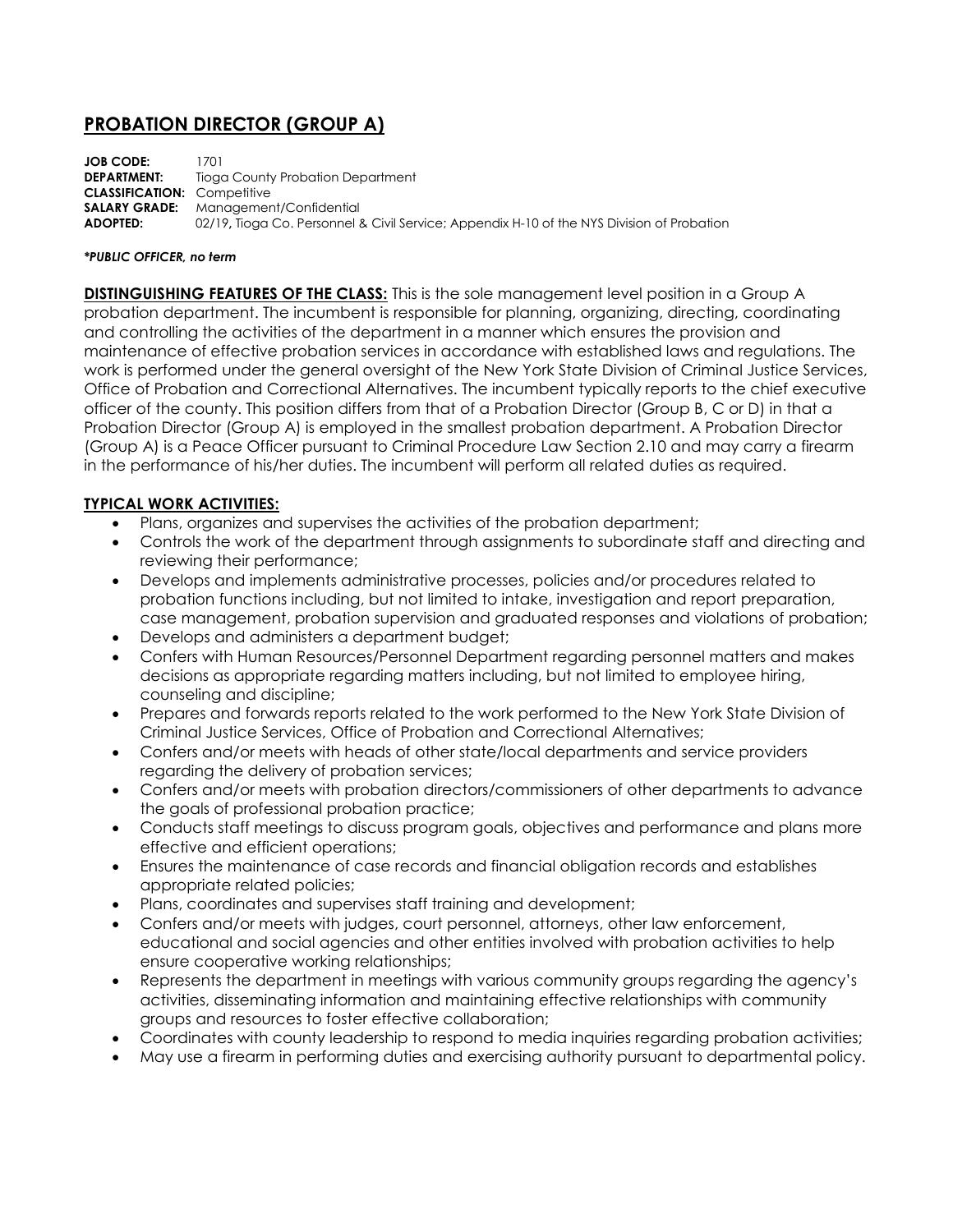**FULL PERFORMANCE KNOWLEDGE, SKILLS, AND ABILITIES:** Thorough knowledge of interviewing and investigative techniques and practices related to probation work: Thorough knowledge of effective assessment, case planning and management; Good knowledge of management principles and practices; Good knowledge of principles and practices of second-level supervision; Good knowledge of methods of differential supervision of probationers including the application of cognitive behavioral interventions and motivational techniques; Good knowledge of special offender populations such as domestic violence offenders, sex offenders, DWI offenders, youthful offenders, juvenile offenders, Persons in Need of Supervision and juvenile delinquents; Good knowledge of the provisions of the Health Insurance Portability and Accountability Act (HIPAA) regulations and policies relating to confidentiality of case record information; Good knowledge of juvenile and adult risk and needs assessment instruments; Good knowledge of laws and rules pertaining to probation work and the functions and procedures of family and criminal courts; Good knowledge of the principles underlying human behavior, growth and development; Good knowledge of the specific rules and procedures related to the department worked in; Good knowledge of current trends and developments in the fields of probation and community corrections; Good knowledge of the local government budget process; Good knowledge of community resources; Good knowledge of the geography of the jurisdiction employed in; 39 Good knowledge of employment, training and treatment options available to probationers; Working knowledge of fiscal internal controls principles governing financial obligations and departmental operations; Working knowledge of firearm safety; Skill in the use of firearms where authorized; Ability to understand and apply descriptive statistics; Ability to apply management techniques and plan, organize and direct the operations of the department; Ability to plan and supervise the work of others; Ability to develop and administer a budget; Ability to establish and maintain effective working relationships; Ability to understand and interpret written technical information including statutes, regulations and operational procedures to ensure effective practice and departmental compliance; Ability to communicate effectively both orally and in writing.

## **OPEN COMPETITIVE MINIMUM QUALIFICATIONS:**

Graduation from a regionally accredited college or university or one accredited by the New York State Board of Regents to grant degrees, with a Bachelor's degree or higher including or supplemented by thirty (30) credit hours in the social or behavioral sciences and two (2) years of experience as a Probation Supervisor 1 or equivalent experience in a probation agency.

**Note:** Course work at the graduate degree level in social work, social sciences, education, administration, law, criminal justice, or a related field may be substituted for work experience for a maximum of one (1) year of experience.

## **PROMOTION QUALIFICATIONS:**

One (1) year of permanent competitive class status as a Probation Supervisor 1.

**Special Requirement:** Possession of a current driver's license or ability to otherwise meet the transportation requirements of the position.

**Note: Social science** includes areas of study concerned with humans living in relation to other humans in a social environment and such as anthropology, criminal justice, economics, geography, history, political science, psychology and sociology.

**Behavioral science** is a subset of social science characterized by observation of the behavior of living organisms and focused on human social behavior such as psychology, sociology, anthropology,